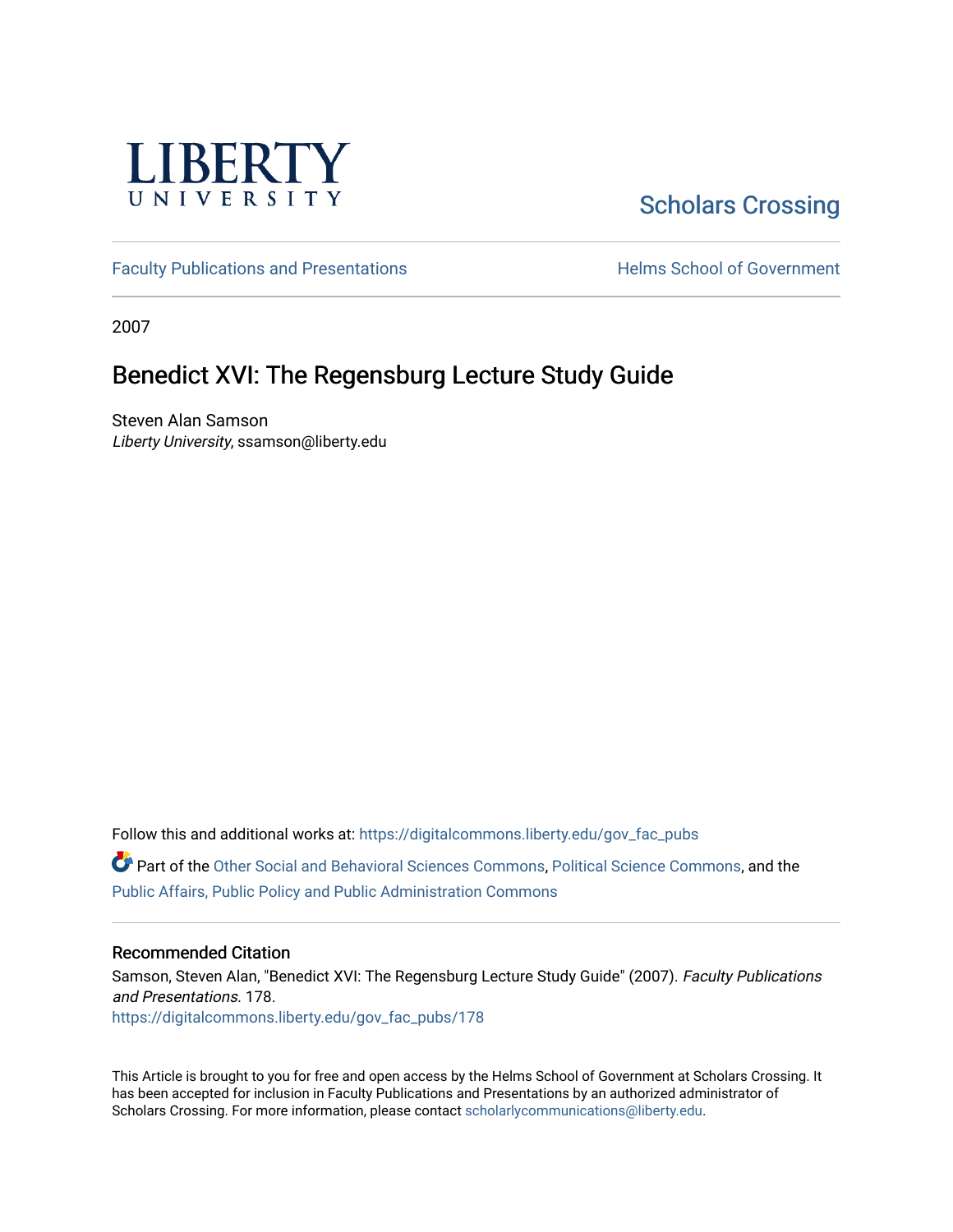## **BENEDICT XVI: THE REGENSBURG LECTURE STUDY GUIDE, 2007 Steven Alan Samson**

### **12 September 2006**

**[http://www.vatican.va/holy\\_father/benedict\\_xvi/speeches/2006/september/documents/hf\\_ben](http://www.vatican.va/holy_father/benedict_xvi/speeches/2006/september/documents/hf_ben-xvi_spe_20060912_university-regensburg_en.html)[xvi\\_spe\\_20060912\\_university-regensburg\\_en.html](http://www.vatican.va/holy_father/benedict_xvi/speeches/2006/september/documents/hf_ben-xvi_spe_20060912_university-regensburg_en.html)**

Source: James V. Schall, The Regensburg Lecture (South Bend: St. Augustine's Press, 2007).

#### **Study Questions**

- 1 What were some of the characteristics of the University of Bonn as an academic institution? What was the nature of the discussion between the 14C Byzantine emperor and an educated Persian that had been published in a scholarly edition edited by Professor Khoury? (#2-10)
- 2. The Byzantine emperor Manuel II Paleologus noticed a contradiction between the injunction in the Qur'an that "there is no compulsion in religion" and the instructions concerning holy war. What did he regard as the central question about the relationship between religion and violence in general? Why is spreading the faith through violence unreasonable? His commentator, Theodore Khoury, contrasted the view of Greek philosophy, for which this is self-evident, with Muslim teaching that God is absolutely transcendent (and whose will is unrestrained). Why does this latter view create difficulty for reasoned discussion? (#11-15)
- 3. What unavoidable dilemma arises from this issue? How does the opening of the Book of John resolve the issue "reasonably?" Is the encounter (and the compatibility) between the Biblical message and Greek philosophy a mere accident? What new understanding of God emerged during the Exile? What made the Hellenistic period important for the Biblical faith? (#16-24)
- 4. What trends in medieval theology would sunder this synthesis between the Greek spirit and the Christian spirit? What is the meaning and challenge posed by **voluntarism**? [cf. Ibn Hazm in #15]. The issues are: 1) Whether voluntarism is made the basis of reality; 2) The intellectual affinities between Islamic voluntarism and modern relativism; 3) Whether God's power is unlimited so that, in principle, anything could be otherwise. Here is the subtext of the Pope's remarks about religion and violence.

The implication, according to Father Schall, is that "reality becomes both enormously mysterious and intrinsically arbitrary." [Ibn Hazm's position at #15 may also be compared with that of the late Scholastic philosopher Duns Scotus at #25]. The issue is the reasonableness of the voluntarist conception of God and, thus, the reasonableness of the imposition of religion by force and the use of terrorism. ""This remark about absolute obedience to a voluntarist God [see #15], however, is one reason I am reluctant to condemn the 'terrorist' on the grounds of theories arising out of Western political science. . . . Here lies the real root of terrorism. This is the Allah who wills that all the world be submitted to the rites, principles, and law that are set down in the Koran. Such a voluntarist Allah sees no problem with the use of violence in achieving this purpose. Such a god, in the Christian view, cannot be reasonable. Indeed, he cannot be God. That is why Islam, Judaism, and Christianity must decide whether in fact they do worship the same One God *that is*. Certainly, if the voluntarist Allah is the true conception of Allah, then Christians do not worship the same God." [Schall, *The Regensburg Lecture*, pp. 45-46]